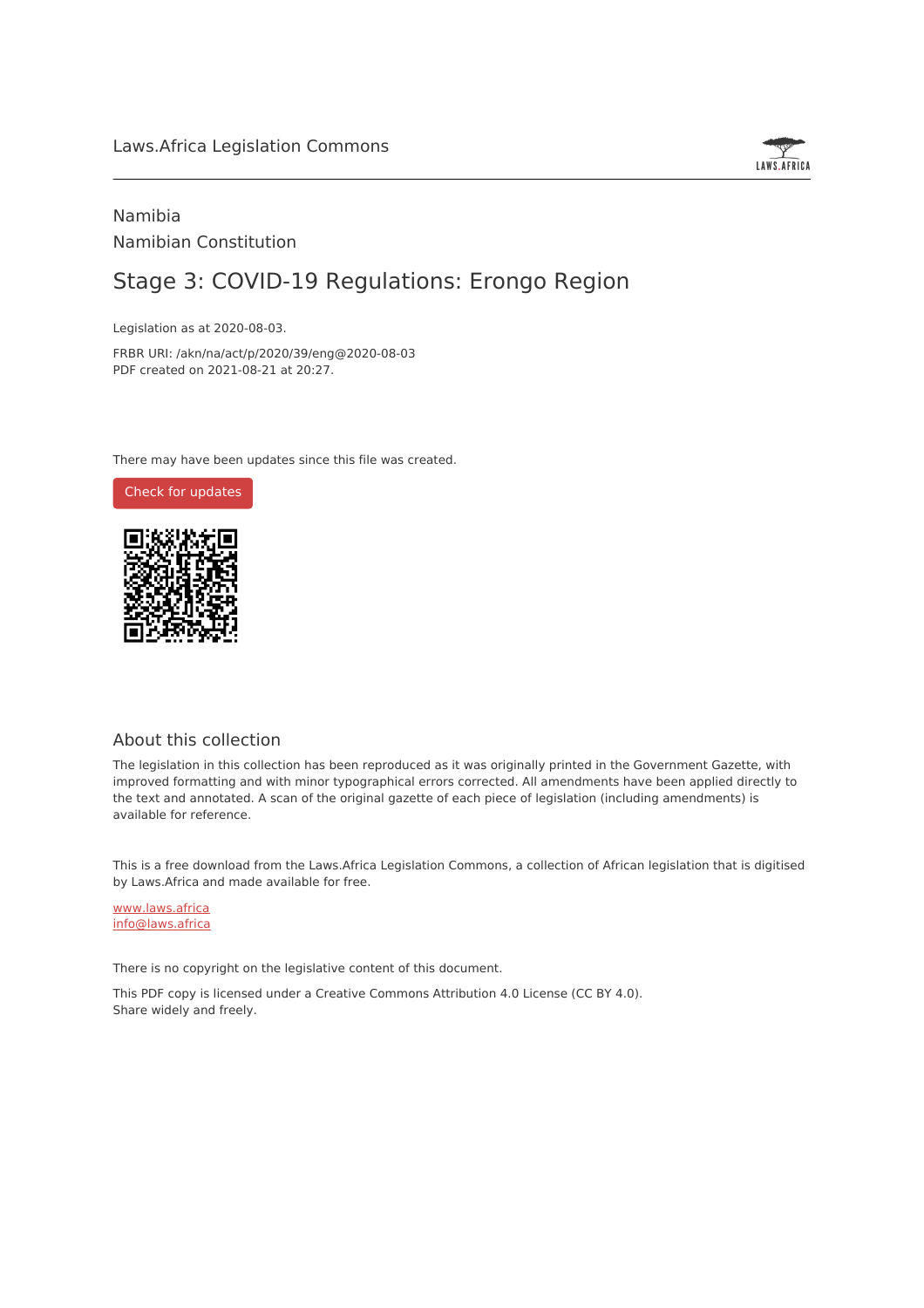# **Table of Contents**

| Stage 3: COVID-19 Regulations: Erongo Region                                                       | $\sqrt{3}$     |
|----------------------------------------------------------------------------------------------------|----------------|
| Proclamation 39 of 2020                                                                            | $\sqrt{3}$     |
| 1. Definitions                                                                                     | 3              |
| 2. Application of regulations                                                                      | 4              |
| 3. Specified period                                                                                | 5              |
| 4. Restrictions on learning in Erongo region                                                       | 5              |
| 5. Wearing of masks                                                                                | 5              |
| 6. Gatherings                                                                                      | 6              |
| 7. Restrictions relating to liquor                                                                 | $\overline{7}$ |
| 8. Restrictions relating to certain businesses, operations and activities                          | 7              |
| 9. Additional provisions relating to workplace                                                     | 8              |
| 10. Restrictions relating to entry into and departure from Erongo region                           | 8              |
| 11. Public transport                                                                               | 9              |
| 12. Offences and penalties                                                                         | 9              |
| 13. Savings and transitional provisions                                                            | 10             |
| 14. Applicability of certain provisions of State of Emergency-COVID-19 Regulations                 | 10             |
| 15. Regulations to bind State                                                                      | 10             |
| Annexure A                                                                                         | 10             |
| Critical services                                                                                  | 10             |
| (Regulation 1)                                                                                     | 10             |
| Part 1                                                                                             | 10             |
| Part 2                                                                                             | 11             |
| 1. Agriculture and forestry                                                                        | 11             |
| 2. Fishing                                                                                         | 11             |
| 3. Mining and quarrying                                                                            | 11             |
| 4. Manufacturing                                                                                   | 11             |
| 5. Electricity, gas, steam and air conditioning supply                                             | 12             |
| 6. Water supply, purification, desalination, sewerage, waste management and remediation activities | 12             |
| 7. Construction                                                                                    | 12             |
| 8. Wholesale and retail trade, repair of motor vehicles and motorcycles                            | 12             |
| 9. Transportation, logistics and storage                                                           | 12             |
| 10. Accommodation and food service activities                                                      | 12             |
| 11. Information and communication                                                                  | 12             |
| 12. Legal, financial, banking, social security and insurance activities                            | 12             |
| 13. Professional, scientific and technical activities                                              | 13             |
| 14. Support service activities                                                                     | 13             |
| 15. Public administration, defense, safety and security                                            | 13             |
| 16. Human health and social work activities                                                        | 13             |
| 17. Information communications technology                                                          | 13             |
| Annexure B                                                                                         | 13             |
| <b>Essential</b> goods                                                                             | 13             |
| (Regulation 1)                                                                                     | 13             |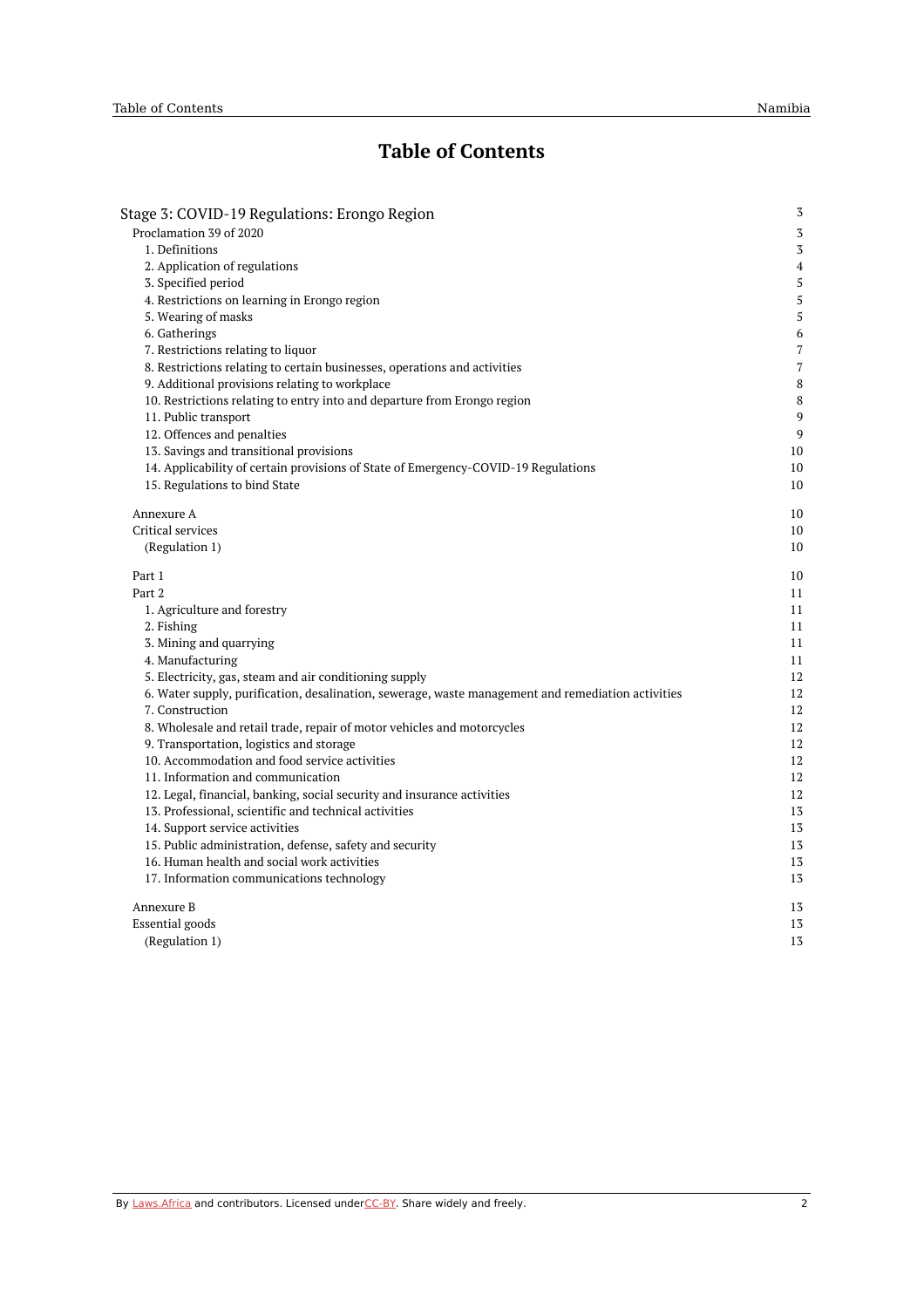

# Republic of Namibia **Annotated Statutes**

### **Namibian Constitution**

# <span id="page-2-1"></span><span id="page-2-0"></span>**Stage 3: COVID-19 Regulations: Erongo Region**

### **Proclamation 39 of 2020**

Published in [Government](https://commons.laws.africa/akn/na/act/p/2020/39/media/publication/na-act-p-2020-39-publication-document.pdf) Gazette no. 7283 on 22 July 2020 **Assented to on 22 July 2020**

#### **Commenced on 22 July 2020**

*[Up to date as at 14 August 2021]*

*[Amended by Stage 3: COVID-19 Regulations: Erongo Region: Amendment [\(Proclamation](https://africanlii.org/akn/na/act/p/2020/43) 43 of 2020) on 3 August 2020]*

*[Repealed by Stage 3: COVID-19 Regulations [\(Proclamation](https://africanlii.org/akn/na/act/p/2020/46) 46 of 2020) on 13 August 2020]*

Under the powers vested in me by Sub-Article (5) of Article 26 of the Namibian Constitution, I, subsequent to having declared by Proclamation No. 7 of 18 March of 2020 that a State of Emergency exists in the whole of Namibia following a worldwide outbreak of the disease known as Coronavirus Disease 2019 (COVID-19) -

(a) make the regulations set out in the Schedule; and

(b) repeal the Stage 3: State of Emergency - Covid-19 Regulations published under Proclamation No. 32 of 6 July 2020.

Given under my Hand and the Seal of the Republic of Namibia at Windhoek, this 22nd day of July, Two Thousand and Twenty.

Hage G. Geingob

President

By order of the President

#### <span id="page-2-2"></span>**1. Definitions**

In these regulations -

By [Laws.Africa](https://edit.laws.africa/widgets/pdf-attribution) and contributors. Licensed und[erCC-B](https://edit.laws.africa/widgets/pdf-cc-by)Y. Share widely and freely. 3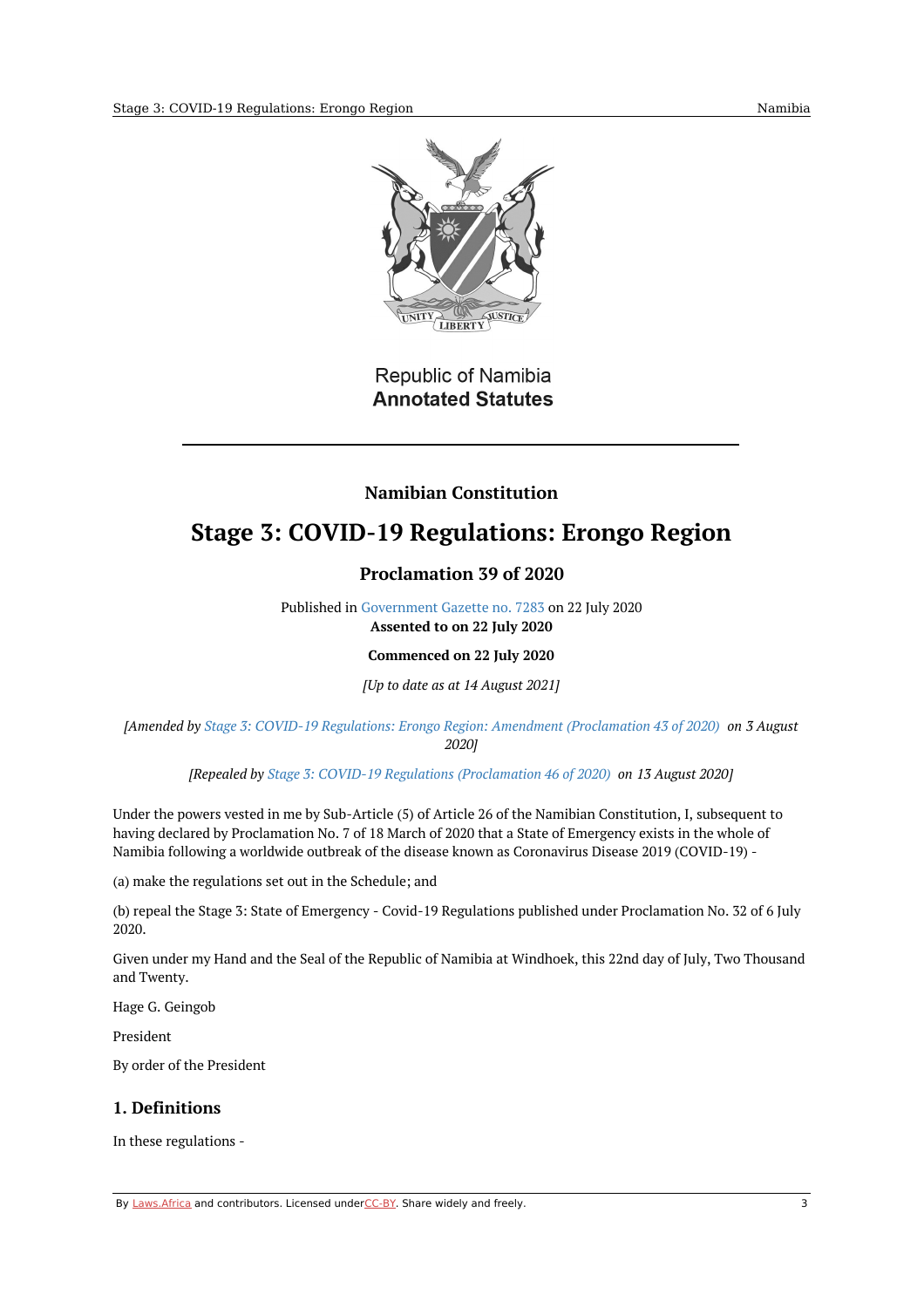#### "**authorised officer**" means -

- (a) the Director referred to in section 32 of the Disaster Risk Management Act, [2012](https://africanlii.org/akn/na/act/2012/10) (Act No. 10 of 2012);
- (b) a member of the Namibian Police as defined in section 1 of the Police Act, 1990 (Act No. 19 of [1990](https://africanlii.org/akn/na/act/1990/19));
- (c) a member of the [municipal](https://africanlii.org/akn/na/act/1990/19) police service referred to in section 43C of the Police Act, 1990 (Act No. 19 of 1990);
- (d) a member of the Defence Force as defined in section 1 of the Defence Act, 2002 (Act No. 1 of [2002](https://africanlii.org/akn/na/act/2002/1));
- (e) a correctional officer as defined in section 1 of the Correctional Service Act, 2012 (Act No. 9 of [2012](https://africanlii.org/akn/na/act/2012/9));
- (f) an immigration officer as defined in section 1 of the Immigration Control Act, 1993 (Act No. 7 of [1993](https://africanlii.org/akn/na/act/1993/7));
- (g) an officer as defined in section 1 of the Customs and Excise Act, 1998 (Act No. 20 of [1998](https://africanlii.org/akn/na/act/1998/20)) charged with the responsibility of enforcing the customs and excise legislation; and
- (h) any other staff member designated or person appointed as an authorised officer under section 32 of the Disaster Risk Management Act, 2012 (Act No. 10 of [2012](https://africanlii.org/akn/na/act/2012/10));

"**COVID-19**" means the coronavirus disease of 2019 which is caused by severe acute respiratory syndrome coronavirus 2 (SARS-CoV-2);

"**critical services**" means the services listed as critical services in Annexure A;

"**Erongo region**" means the Erongo region specified in Column 2 of Schedule 1 to the Regional Councils Act, 1992 (Act No. 22 of [1992\)](https://africanlii.org/akn/na/act/1992/22);

"**essential goods**" means the goods listed as essential goods in Annexure B;

"**head of the institution**" means the administrative head of a public institution and the chief executive officer or the equivalent of a chief executive officer of a private institution;

"**higher education institution**" means an institution that provides learning programmes leading to qualifications higher than grade 12 or its equivalent;

*[definition of "higher education institution" amended by section 2 of [Proclamation](https://africanlii.org/akn/na/act/p/2020/43) 43 of 2020]*

"**liquor**" means any spirits, wine, beer, cider or other beverage, including a traditional beverage which contains alcohol, and intended for human consumption but excludes any substance that contains alcohol but used or is intended to be used for medicinal purposes;

"**mask**" means a covering made of any suitable material that is worn on and around a person's nose and mouth so as to fully cover that person's nose and mouth for purposes of preventing the transmission of the severe acute respiratory syndrome coronavirus 2 (SARS-CoV-2);

"**restricted area**" means the local authority areas of Arandis, Swakopmund and Walvis Bay including the portion of the main tarred road that connects the local authority areas of Arandis and Swakopmund and which portion is situated outside these two local authority areas, as well as the strips of land of five kilometers on either side of that portion of the road;

"**school**" means a school as defined in section 1 of the Education Act, 2001 (Act No. 16 of [2001](https://africanlii.org/akn/na/act/2001/16));

"**specified period**" means the period referred to in regulation 3 and indicating Stage 3 of the State of Emergency as determined by Cabinet; and

"**vulnerable employee**" means a pregnant employee, an employee who is a nursing mother, an employee with a pre-existing condition such as a heart disease, high blood pressure, respiratory problems, obesity, diabetes, tuberculosis or a condition which might compromise the immune system of the employee.

#### <span id="page-3-0"></span>**2. Application of regulations**

(1) Except where otherwise indicated, these regulations apply to the whole of the Erongo region during the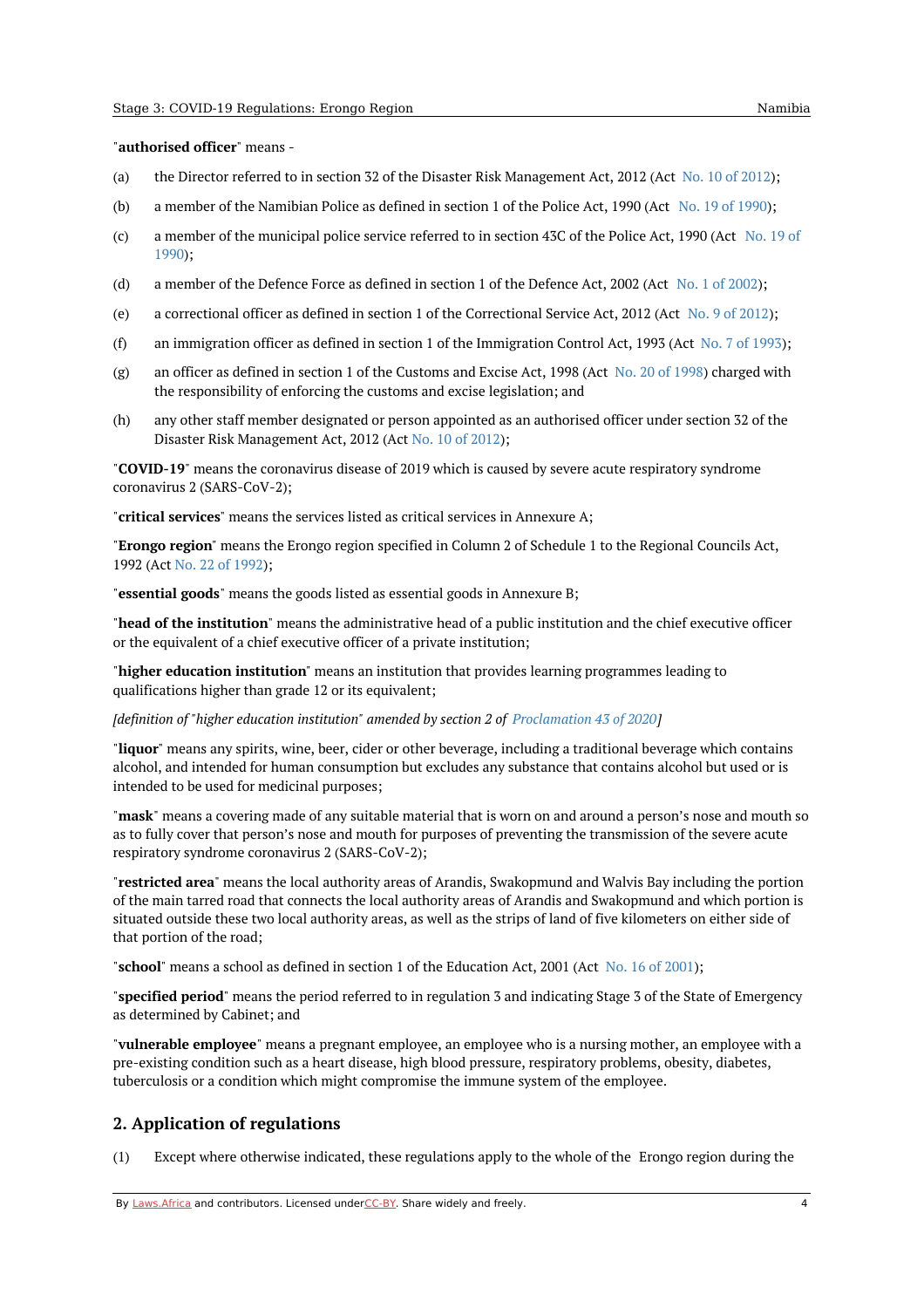specified period.

(2) If there is a conflict between the provisions of these regulations and any other law the provisions of these regulations prevail: Provided that any later regulations made under Article 26 (5) of the Namibian Constitution will prevail if they are in conflict with these regulations.

### <span id="page-4-0"></span>**3. Specified period**

The specified period starts at 00:00 on 4 August 2020 and ends at 24:00 on 31 August 2020.

*[regulation 3 substituted by section 3 of [Proclamation](https://africanlii.org/akn/na/act/p/2020/43) 43 of 2020]*

#### <span id="page-4-1"></span>**4. Restrictions on learning in Erongo region**

- (1) During the specified period schools, higher education institutions and other educational institutions in the restricted area must remain closed except that schools and other educational institutions providing secondary education from the level of the tenth grade, eleventh grade and the twelfth grade may continue face to face learning.
- (2) In the Erongo region, excluding the restricted area, during the specified period -
	- (a) schools and other educational institutions providing early childhood development learning and pre-primary learning must remain closed until 31 August 2020;
	- (b) schools and other educational institutions providing primary education from the level of the first grade to the level ofthe seventh grade and secondary education from the level of the eight and the ninth grade must remain closed until 31 August 2020;
	- (c) schools and other educational institutions providing secondary education from the level of the tenth grade, eleventh grade and the twelfth grade may continue face to face learning; and
	- (d) higher education institutions may continue face to face learning.
- (3) The closure of schools, higher education institutions and other educational institutions contemplated in subregulation (1) and (2) does not prevent -
	- (a) in the case of a state school, the relevant minister responsible for education; and
	- (b) in any other case, the governing body of the school or institution in question,

from employing other alternative forms of learning that do not involve the physical presence of learners or students at the schools or institutions.

(4) Heads of schools, higher education institutions and other educational institutions which may resume face to face learning must ensure that the persons accessing their premises at all times adhere to the measures to combat, prevent and suppress the spread of COVID-19 as specified in these regulations, the health regulations and other applicable regulations or directives.

*[regulation 4 substituted by section 4 of [Proclamation](https://africanlii.org/akn/na/act/p/2020/43) 43 of 2020]*

#### <span id="page-4-2"></span>**5. Wearing of masks**

- (1) During the specified period every person must wear a mask whenever he or she is at or in a public place.
- (2) During the specified period, wearing of a see-through face shield is permitted, provided that a mask is worn together with the face shield.
- (3) An authorised officer may instruct a person who is not wearing am ask as contemplated in subregulation (1) or (2) to wear a mask or to leave the public place.
- (4) A person who fails or refuses to comply with an instruction given under subregulation (3) commits an offence and is on conviction liable to a fine not exceeding N\$2 000 or imprisonment for a period not

By [Laws.Africa](https://edit.laws.africa/widgets/pdf-attribution) and contributors. Licensed und[erCC-B](https://edit.laws.africa/widgets/pdf-cc-by)Y. Share widely and freely.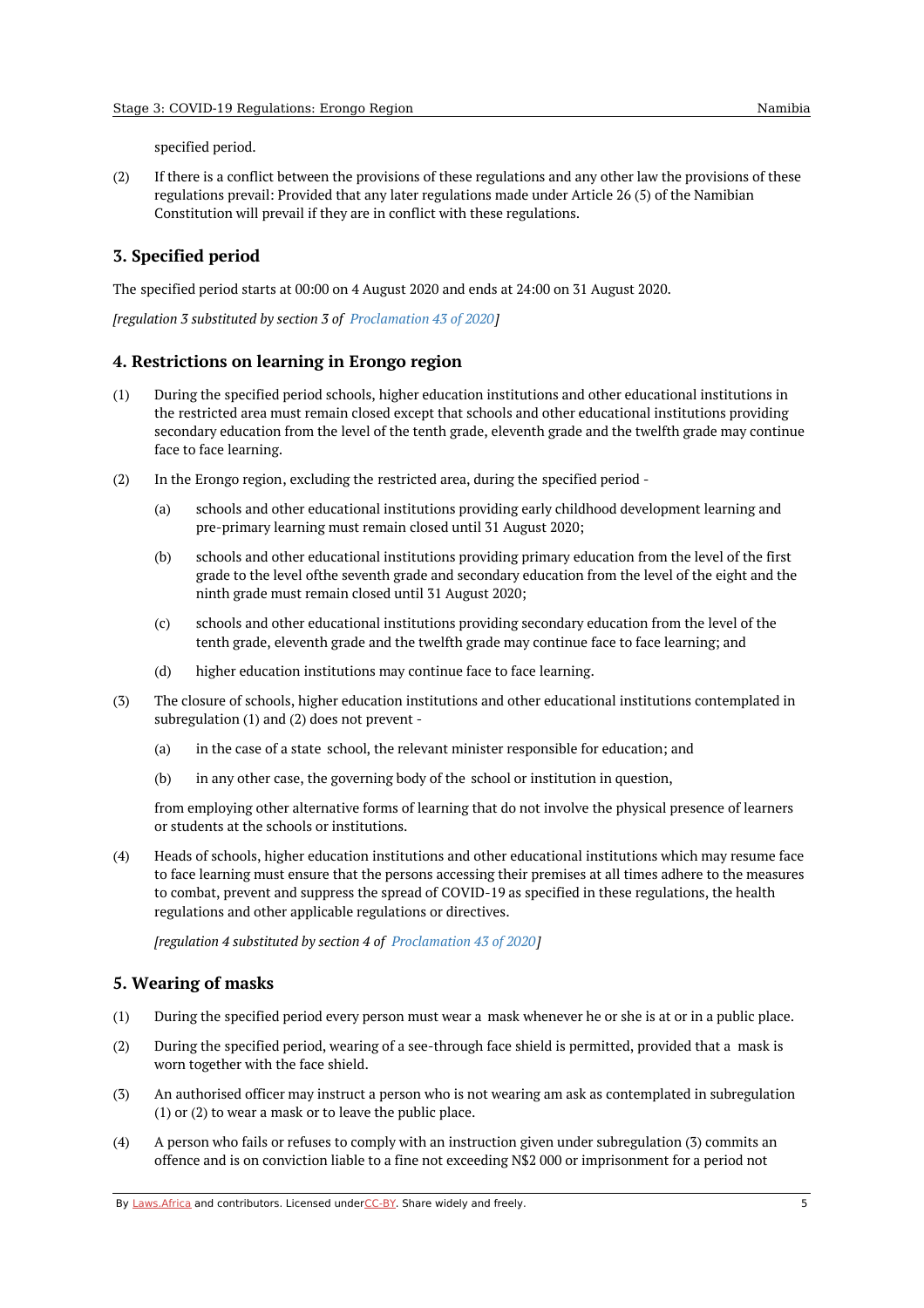exceeding six months or to both such fine and such imprisonment.

#### <span id="page-5-0"></span>**6. Gatherings**

- (1) For the purpose of this regulation, "gathering", in relation to -
	- (a) the restricted area means a group of more than 10 persons; and
	- (b) the Erongo region, except for the restricted area, means a group of more than 50 persons,

who meet for a common purpose.

- (2) During the specified period, all gatherings are prohibited, except where -
	- (a) all persons at the gathering are members of the same household gathered at their place of residence;
	- (b) persons are gathered at their workplace;
	- (c) the gathering is by a government institution at national, regional or local level or the Cabinet or the Parliament for purposes of its normal operations;
	- (d) the gathering is for purposes of court or tribunal proceedings; or
	- (e) a group of persons independently or coincidentally find themselves at a specific place.
- (3) Persons who gather in the circumstances referred to in subregulation (2) must at all times adhere to the measures to combat, prevent and suppress the spread of COVID-19 as specified in and under these regulations.
- (4) An authorised officer may instruct a gathering, other than a gathering referred to in subregulation (2), to disperse and may use all reasonable measures to cause a gathering or group to disperse.
- (5) The person organising or hosting a gathering permitted in terms of this regulation, (except a gathering referred to in subregulation  $(2)(a)$  and  $(2)(e)$ ) must -
	- (a) open and maintain a register of the persons who attend the gathering; or
	- (b) ensure that the register of the persons referred to in paragraph (a) is opened and maintained,

for the purpose of recording the particulars of persons who attend the gathering.

- (6) The persons who are required to open and maintain a register in accordance with subregulation (5) must -
	- (a) keep the register in a safe place for the duration of the State of Emergency;
	- (b) on request, make the register available for inspection by an authorised officer; and
	- (c) treat the information provided under this regulation as confidential, and may not disclose that information to any other person except as provided in paragraph (b) or when required to so disclose it in terms of any law or by a court.
- (7) The register referred to in subregulation (5) must contain the full name, identification number or passport number and telephone number or cellular phone number of each person who attended the gathering.
- (8) A person who -
	- (a) facilitates, instigates or organises a gathering, except a gathering permitted by subregulation (2);
	- (b) fails or refuses to obey an instruction issued under subregulation (4); or
	- (c) fails or refuses to comply with subregulation (5) or (6),

commits an offence and is on conviction liable to a fine not exceeding N\$2 000 or to imprisonment not exceeding six months or to both such fine and such imprisonment.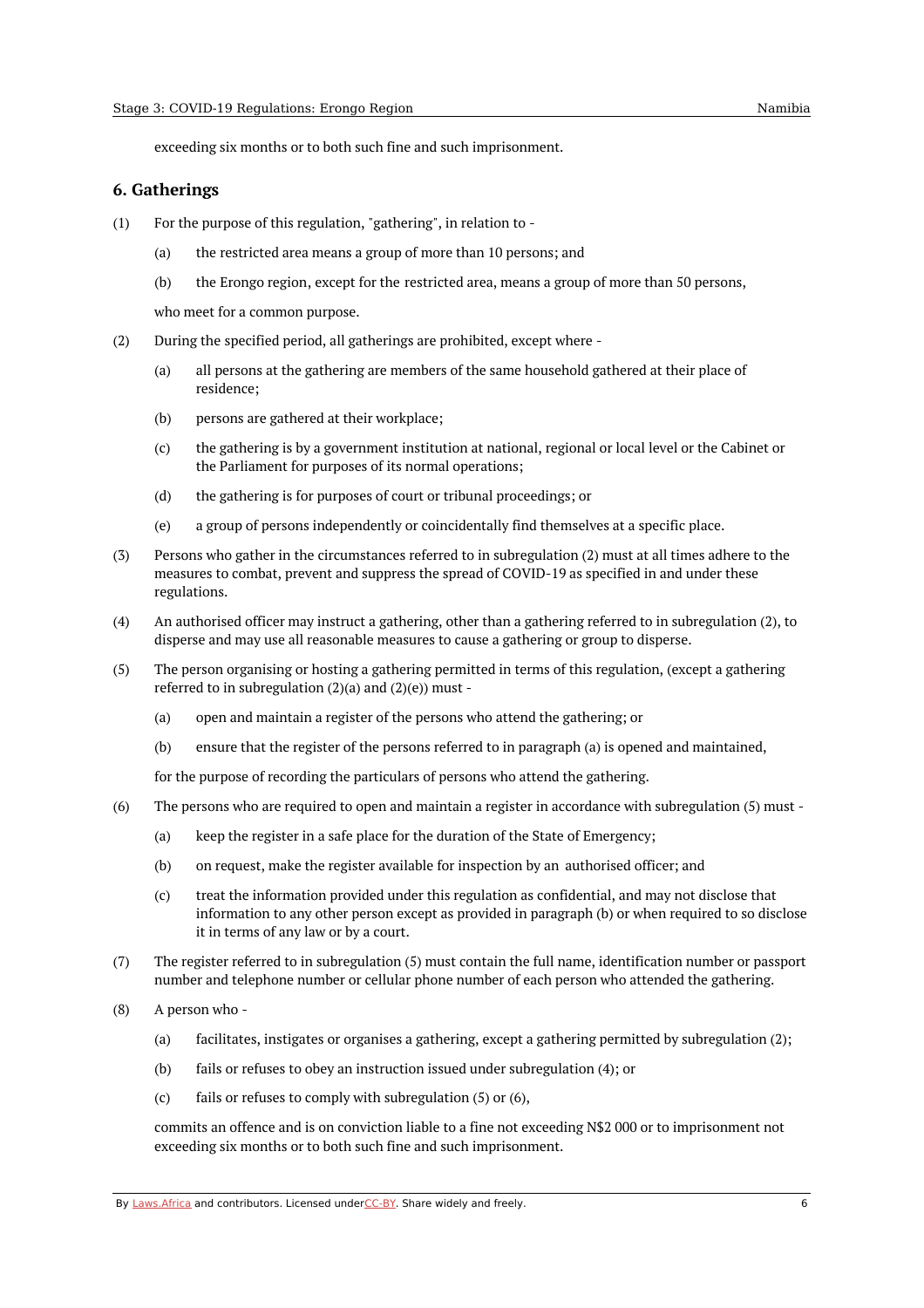#### <span id="page-6-0"></span>**7. Restrictions relating to liquor**

- $(1)$ For the purposes of this regulation, a term defined in the Liquor Act, [1998](https://africanlii.org/akn/na/act/1998/6) (Act No. 6 of 1998), except for the word "liquor", bears that meaning and any licence issued under that Act authorising the sale of light liquor is construed to authorise the sale of anything which is outside of the scope of the word "liquor" as defined in that Act, but included in the definition of "liquor" in these regulations.
- (2) During the specified period, a person may only sell liquor and a person may only purchase liquor in the Erongo region, if -
	- (a) the person who sells the liquor holds a liquor licence authorising that sale and the sale and purchase is otherwise in accordance with that licence; and
	- (b) the sale complies with subregulation (3) or (4) as the case may be,

or the sale is to a licensee for the purposes of resale in [accordance](https://africanlii.org/akn/na/act/1998/6) with the Liquor Act, 1998 (Act No 6 of 1998).

- (3) The sale of liquor in terms of an off-sales licence may -
	- (a) only take place between 12:00 and 18:00 on a week day;
	- (b) only take place between 9:00 and 13:00 on a Saturday; and
	- (c) not take place on a Sunday and on a public holiday.
- (4) Liquor sold in accordance with an on-consumption licence may only be sold by a hotel, restaurant or similar business that lawfully sells food that is intended to be consumed on the premises of the seller and the liquor is sold in relation to a meal sold to be consumed on the premises: Provided that liquor sold as contemplated in this regulation may only be sold between 12:00 and 22:00.
- (5) A person who contravenes or fails to comply with a provision of subregulation (2) commits an offence and is on conviction liable to a fine not exceeding N\$2 000 or imprisonment for a period not exceeding six months or to both such fine and such imprisonment.
- (6) An authorised officer who is a peace officer within the meaning of the Criminal Procedure Act, 1977 (Act No. 51 of [1977](https://africanlii.org/akn/na/act/1977/51)) may, without a warrant, seize any liquor that is suspected to have been sold or has been purchased in contravention of this regulation and the seized liquor must, subject to changes required in the context, be dealt with in accordance with the provisions of the Liquor Act, 1998 (Act No. 6 of [1998](https://africanlii.org/akn/na/act/1998/6)) as if it were liquor seized in terms of that Act.

#### <span id="page-6-1"></span>**8. Restrictions relating to certain businesses, operations and activities**

- (1) Subject to the provisions of regulation 7 and subregulation (3), all businesses, operations and activities, except those listed in subregulation (2), are permitted, during the specified period.
- (2) During the specified period, the following businesses, operations and activities are prohibited:
	- (a) contact sports, which for purposes of this regulation refers to sports in which players may directly or indirectly have physical contact, such as rugby, boxing, football, martial arts, or wrestling;
	- (b) casinos and gambling houses; and
	- (c) nightclubs.
- (3) During the specified period, the following businesses, operations and activities are permitted subject to the condition that the people attending the event inclusive of the organisers do not exceed the applicable number of people stipulated for a gathering in regulation 6(1) and that the head of the institution or organiser keeps and maintains a register that contains the full name, identification number or passport number and telephone number or cellular phone number of each client or customer that visits the business or attends the event: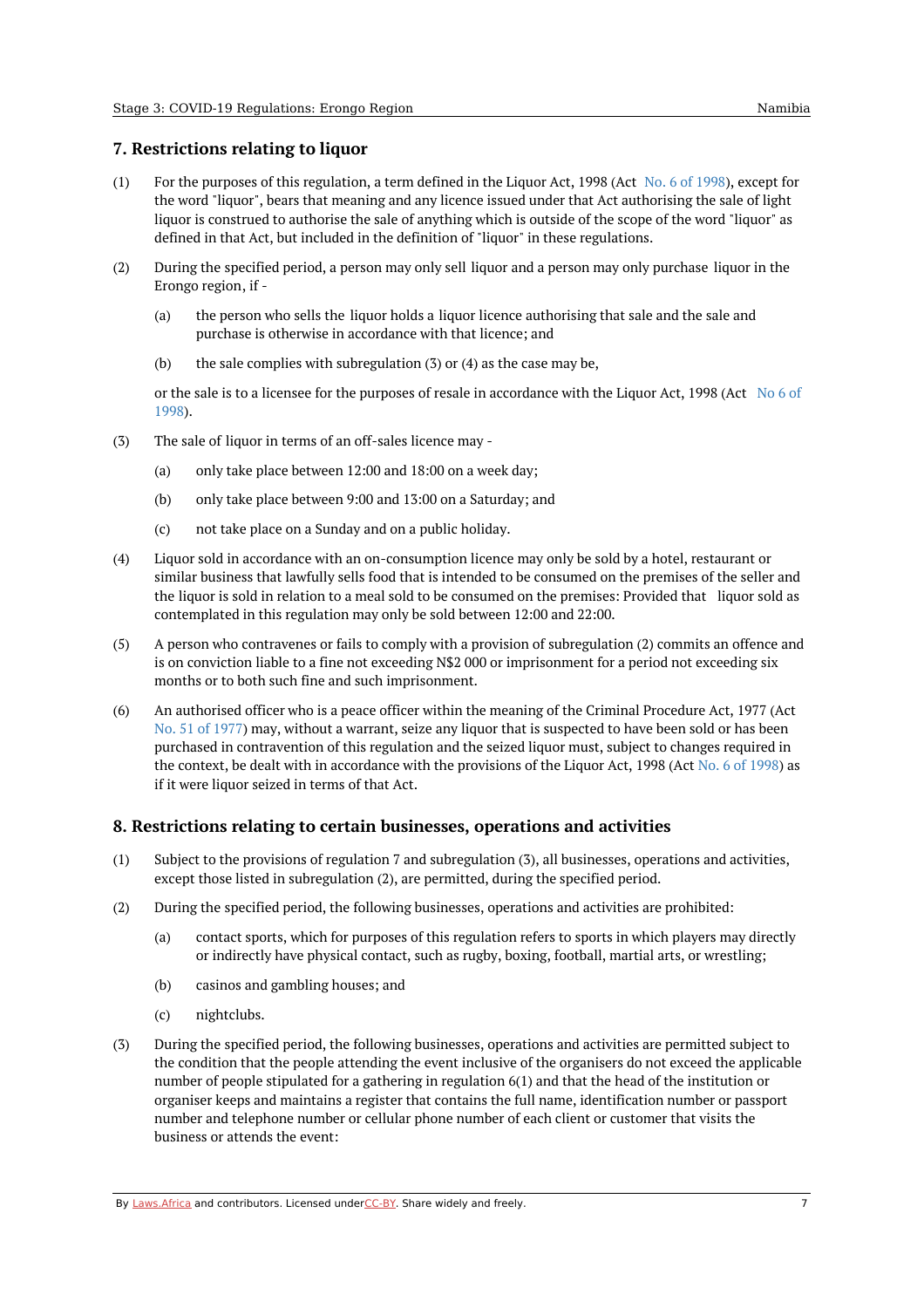- (a) sporting events, other than contact sports;
- (b) entertainment events and concerts; or
- (c) seminars, conferences, workshops and summits.
- (4) Every head of an institution or the manager or person in control of any business, operation and activity which is permitted during the specified period must ensure that the persons accessing the premises and services of the business, operation or activity at all times adhere to the measures to combat, prevent and suppress the spread of COVID-19 as specified in and under these regulations.
- (5) A person who contravenes or fails to comply with the requirements of subregulation (2), (3) or (4) commits an offence and is on conviction liable to a fine not exceeding N\$2 000 or to imprisonment for a period not exceeding six months or to both such fine and such imprisonment.

#### <span id="page-7-0"></span>**9. Additional provisions relating to workplace**

- (1) Heads of institutions are encouraged to allow vulnerable employees to work from home, subject to suitable arrangements between the employer and employee.
- (2) Heads of institutions are encouraged to provide masks to their employees.
- (3) Heads of institutions must ensure that their employees at all times adhere to the measures to combat, prevent and suppress the spread of COVID-19 as specified in and under these regulations.

#### <span id="page-7-1"></span>**10. Restrictions relating to entry into and departure from Erongo region**

- (1) During the specified period, a person may not -
	- (a) enter into the restricted area; or
	- (b) depart from the restricted area to any other part of Namibia,

unless that person is in possession of a valid permit issued by a police officer under subregulation (3) and which permit the person must, on request by a police officer, produce to that police officer.

- (2) Subregulation (1) is not construed as preventing a person from moving within the restricted area as long as that person complies with the requirements of these regulations relating to the movement of persons or goods.
- (3) A person who wishes to enter into or depart from the restricted area, for purposes of -
	- (a) receiving essential medical treatment which cannot reasonably be performed outside or inside the restricted area as the case may be, and which cannot reasonably be postponed;
	- (b) transporting essential goods;
	- (c) performing an action necessary for the enforcement of law or public order;
	- (d) maintaining or repairing infrastructure necessary or useful for the provision of essential goods or critical services;
	- (e) performing a critical service that cannot reasonably be postponed; or
	- (f) performing any other function or doing any other thing which the police officer considers sufficient to warrant the entering into or departing from the restricted area with due consideration of the fact that travel to and from the restricted area must be minimised,

may request a police officer nearest to that person or at the point of entry into or exit from the restricted area, to issue a permit authorising entry into or departure from the area.

(4) A permit referred to in subregulation (3), may contain conditions relating to -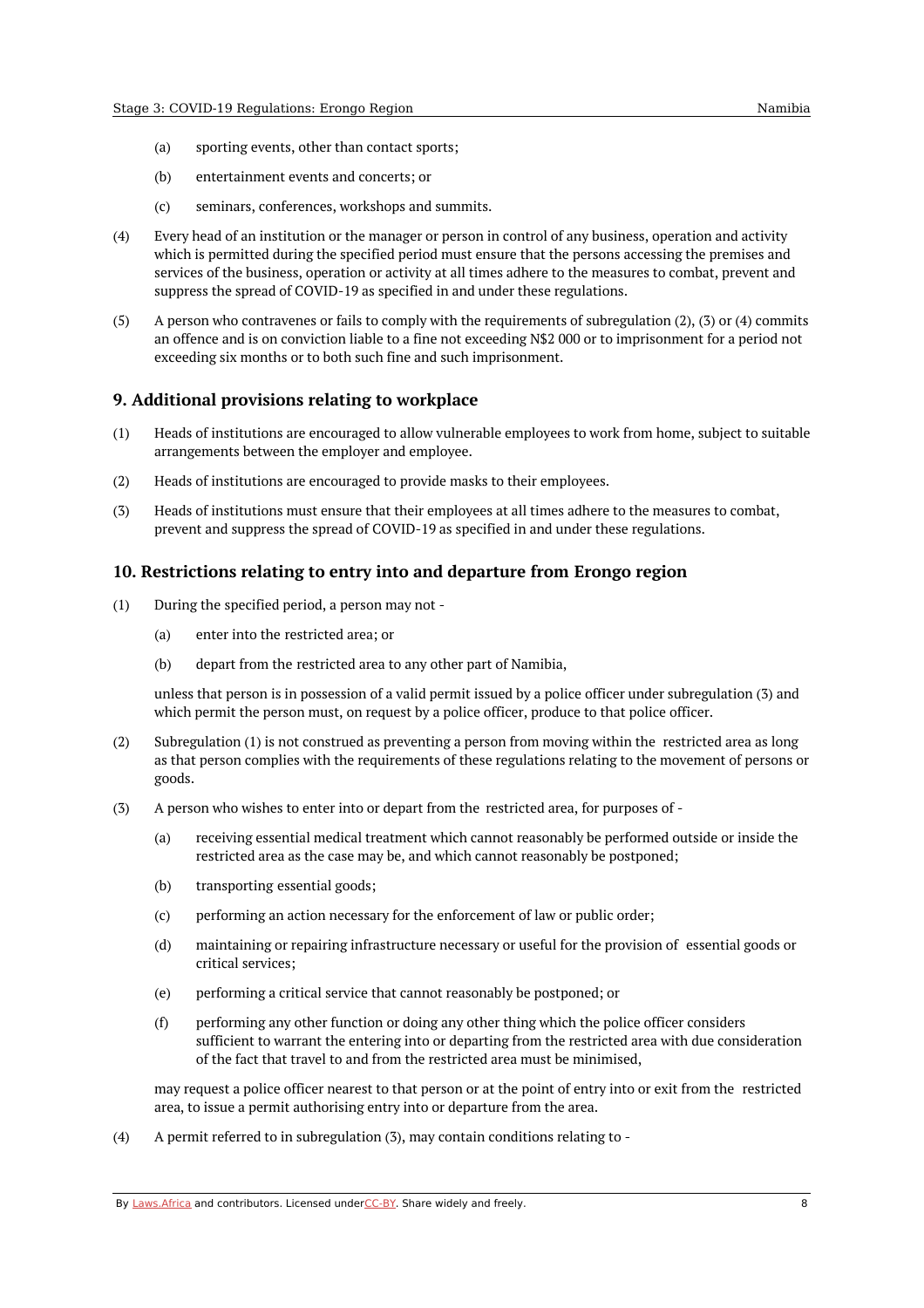- (a) the entering of quarantine facilities at a designated place;
- (b) having a specified test taken at a specified place; and
- (c) entering isolation facilities if the result of the test indicates that the person is infected with COVID-19.
- (5) The Inspector-General of the Namibian Police may after consultation with the Executive Director of the Ministry of Health and Social Services issue directives to police officers relating to the issuing of permits, which directives must be consistent with these regulations, and which Directives may require consultation with any functionary indicated therein.
- (6) During the specified period, a person entering into or departing from the Erongo region or the restricted area must, at every point where so required by an authorised officer, enter into a register kept by an authorised officer, the particulars that are specified in that register.
- (7) A person who contravenes or fails to comply with subregulation (1) or (6), or fails to comply with a condition imposed under subregulation (4), commits an offence and is on conviction liable to a fine not exceeding N\$2 000 or to imprisonment for a period not exceeding six months or to both such fine and such imprisonment.
- (8) If an authorised officer finds a person under circumstances which create a reasonable suspicion that the person is likely to contravene subregulation (1) or (6), that authorised officer may instruct the person to stop the journey in question and failure to obey such an instruction is deemed to be a contravention of, or failure to comply with that subregulation, and that person is liable to the penalties provided for in subregulation (7).

#### <span id="page-8-0"></span>**11. Public transport**

- (1) A person may not provide a public transport service to any passenger or transport any passenger for reward if such transport would have the effect that any such passenger contravenes regulation 10(1).
- (2) A person commits an offence if that person contravenes subregulation (1) and is on conviction liable to a fine not exceeding N\$2 000 or to imprisonment for a period not exceeding six months or to both such fine and such imprisonment.

#### <span id="page-8-1"></span>**12. Offences and penalties**

- (1) A person commits an offence if that person -
	- (a) not being an authorised officer, by words, conduct or demeanour falsely represents himself or herself to be an authorised officer;
	- (b) hinders, obstructs or improperly attempts to influence an authorised officer when exercising or performing a power or function conferred or imposed by or under these regulations or another law;
	- (c) furnishes or gives false or misleading information to an authorised officer; or
	- (d) does anything calculated to improperly influence an authorised officer concerning a matter connected with the functions of the authorised officer.
- (2) A person commits an offence if that person, through any form of media, including social media, knowingly or without having taken reasonable steps to ascertain the correctness of any information -
	- (a) publishes any false or misleading statement about the COVID-19 status of any person; or
	- (b) publishes any false or misleading statement, in connection with measures to combat, prevent and suppress COVID-19 as specified in and under these or other regulations made under Article 26(5) of the Namibian Constitution.
- (3) A person convicted of an offence referred to in subregulation (1) or (2) is liable to a fine not exceeding N\$2

By [Laws.Africa](https://edit.laws.africa/widgets/pdf-attribution) and contributors. Licensed und[erCC-B](https://edit.laws.africa/widgets/pdf-cc-by)Y. Share widely and freely. 9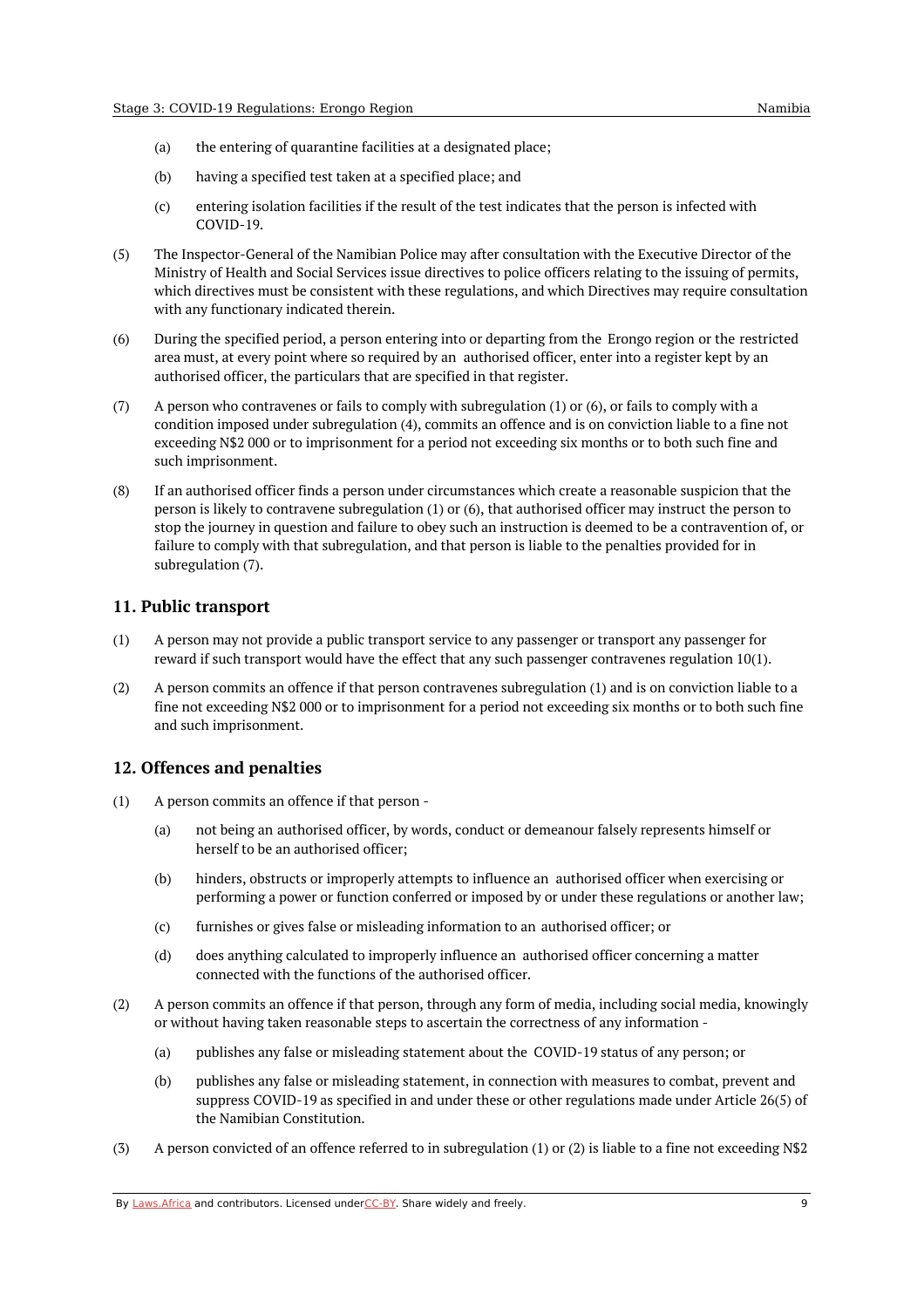000 or to imprisonment for a period not exceeding six months or to both such fine and such imprisonment.

#### <span id="page-9-0"></span>**13. Savings and transitional provisions**

Anything done under the provisions of the State of Emergency Regulations published under Proclamation No. 9 of 28 March 2020, the Stage 1: State of Emergency - Covid-19 Regulations: Erongo Region published under Proclamation No. 24 of 8 June 2020 or the Stage 3: State of Emergency - Covid-19 Regulations: Erongo Region published under Proclamation No. 26 of 22 June 2020, the Stage 3: State of Emergency - Covid-19 Regulations: Erongo Region published under Proclamation No. 32 of 6 July 2020 and that could have been done under these regulations is regarded as having been done under a corresponding provision of these regulations.

#### <span id="page-9-1"></span>**14. Applicability of certain provisions of State of Emergency-COVID-19 Regulations**

For the purposes of regulation 2 of the Stage 4: State of Emergency Covid-19 Regulations published under Proclamation No. 33 of 14 July 2020 the specified period referred to in that regulation is deemed to refer to the specified period referred to in regulation 3.

#### <span id="page-9-2"></span>**15. Regulations to bind State**

<span id="page-9-4"></span><span id="page-9-3"></span>These regulations bind the State.

#### **Annexure A**

#### **Critical services**

#### *(Regulation 1)*

#### **Part 1**

- <span id="page-9-6"></span><span id="page-9-5"></span>1. Ambulance services
- 2. Casualties services
- 3. Operating theatre Services
- 4. Intensive Care Unit (ICU) services
- 5. Hospital Wards
- 6. Laboratory Services
- 7. Pharmaceutical services
- 8. Dental Services
- 9. Radiography services
- 10. Physiotherapy services
- 11. Mortuary services
- 12. Medical services including medical specialised services
- 13. Hospital Kitchen Services
- 14. Hospital laundry services
- 15. Emergency management services
- 16. Disaster management services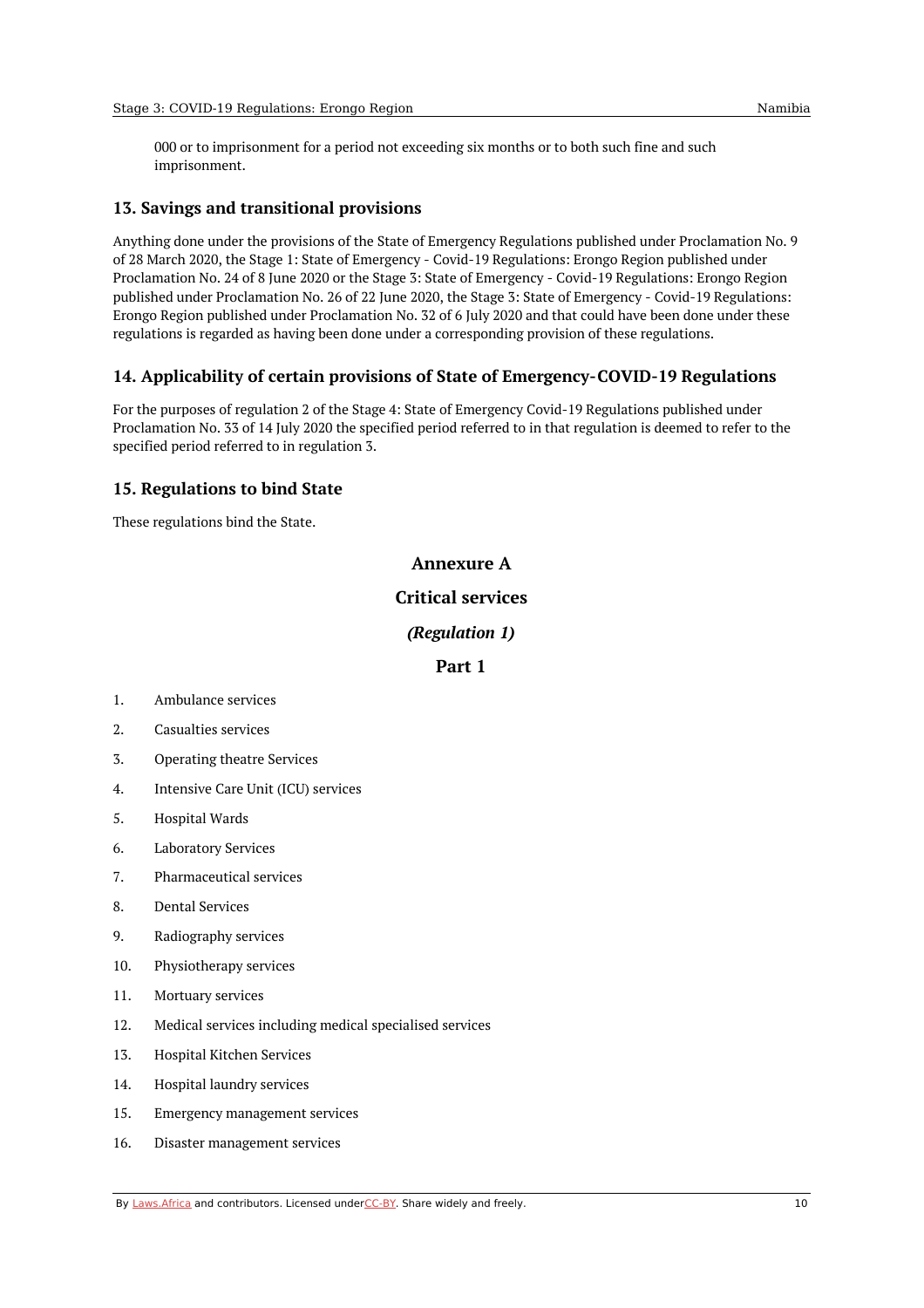- 17. Potable water services
- 18. Waste water management services
- 19. Scientific services
- 20. Electricity distribution services
- 21. Electricity operation services
- 22. Electricity maintenance services
- 23. Electricity transmission services
- 24. Electricity network operation services
- 25. Electricity system operation services
- 26. Electricity system security and planning services
- 27. Electricity engineering services
- 28. Electricity energy trading services
- 29. Air navigation services
- 30. Air traffic management services
- 31. Communication, navigation and surveillance system services
- 32. Search and rescue services
- 33. Aeronautical information services
- <span id="page-10-0"></span>34. Meteorological services for air navigation services

#### **Part 2**

#### <span id="page-10-1"></span>**1. Agriculture and forestry**

Agricultural production and value chains (animal husbandry, agronomic and horticulture) supply related operations, including farming, veterinary and phyto-sanitary provider services, pest control services, feed and chemical and fertilizer providers. Millers and logistics services.

#### <span id="page-10-2"></span>**2. Fishing**

Harvesting of fish (including artisanal fishing other than for leisure), cultivation of fish and value chain activities relating to fish, as part of food production for Namibia and for export; maintenance of fishing vessels and maintenance of fishing processing plants.

#### <span id="page-10-3"></span>**3. Mining and quarrying**

Mining and related activities to maintain mining operations including critical maintenance work on plant and equipment. Normal mining operations, including value chain activities, will be allowed.

#### <span id="page-10-4"></span>**4. Manufacturing**

Manufacturing of health related products, hygiene and sanitary related products, supplies, devices, equipment, and medicines, including complementary health products and supplements; food, non-alcoholic beverages and essential products, as well as essential inputs thereto. This includes production for exporting the same product categories. Production for disposable health and hygiene and sanitary related products, as well as for the production of packaging for essential health and food supply chains. Food, beverages and essential goods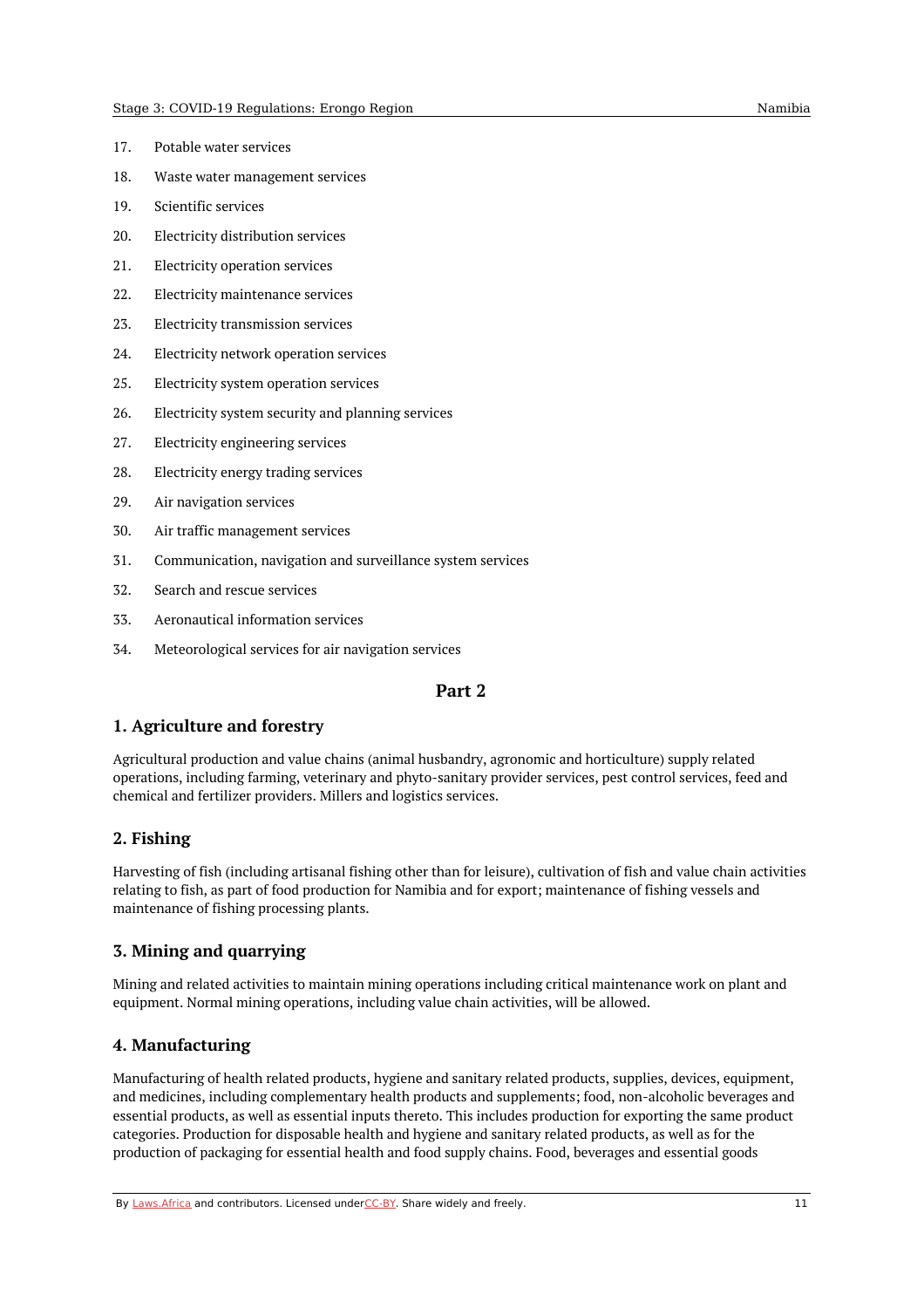manufacturing and processing facilities, to the extent they are supporting essential or critical business continuity services to fight COVID-19.

#### <span id="page-11-0"></span>**5. Electricity, gas, steam and air conditioning supply**

Public and private organisations, their staff and service providers essential to the generation, transmission and distribution of electricity, fuel, gas, steam and air conditioning will need to continue to operate. This includes local authorities and regional councils, and the suppliers of logistics, feedstock and maintenance will be required to continue to operate and provide security of electricity supply.

#### <span id="page-11-1"></span>**6. Water supply, purification, desalination, sewerage, waste management and remediation activities**

Public and private organisations, their staff and service providers essential to the security of supply of bulk and potable water and sanitation must continue to operate and provide vital water and sanitation services. This includes local authorities and regional councils and those involved in the supply of materials, chemicals and related equipment.

#### <span id="page-11-2"></span>**7. Construction**

Any maintenance support requirements for retailers, manufacturers producing essential goods, support to medical services; any construction that cannot be reasonably postponed; plumbing and electrical services, security installations and maintenance, water treatment and sewerage. Building of medical infrastructures and quarantine camps in support of essential goods and critical services to fight COVID-19.

#### <span id="page-11-3"></span>**8. Wholesale and retail trade, repair of motor vehicles and motorcycles**

Retail, wholesale, supermarkets, the open markets and informal traders, home kiosks for food and essential goods. Essential hygiene goods include: toilet paper, cleaners, sanitizers and disinfectants, personal hygiene products, and essential supplies for those taking care of the sick and elderly and in order for people to remain healthy. All services related to the repair of motor vehicles and motorcycles to continue in as far as they are providing support to the fight against COVID-19.

#### <span id="page-11-4"></span>**9. Transportation, logistics and storage**

Warehousing, transport (including courier services), distribution, cold storage and logistics for essential goods, production inputs and health related goods. This includes operations at all entry points. Humanitarian and relief functions in the fight against COVID-19 will be permitted.

#### <span id="page-11-5"></span>**10. Accommodation and food service activities**

To the extent that they are supporting essential or critical business continuity services relating to the fight of the COVID-19 subject to take away and not dinning in restaurants.

#### <span id="page-11-6"></span>**11. Information and communication**

Communication and media services on screen, television, radio, print, broadcast and online.

#### <span id="page-11-7"></span>**12. Legal, financial, banking, social security and insurance activities**

Legal, court, financial, banking and insurance services and health funders required to finance and support essential and critical business continuity and provide short term bridging finance to people and businesses during the restricted period.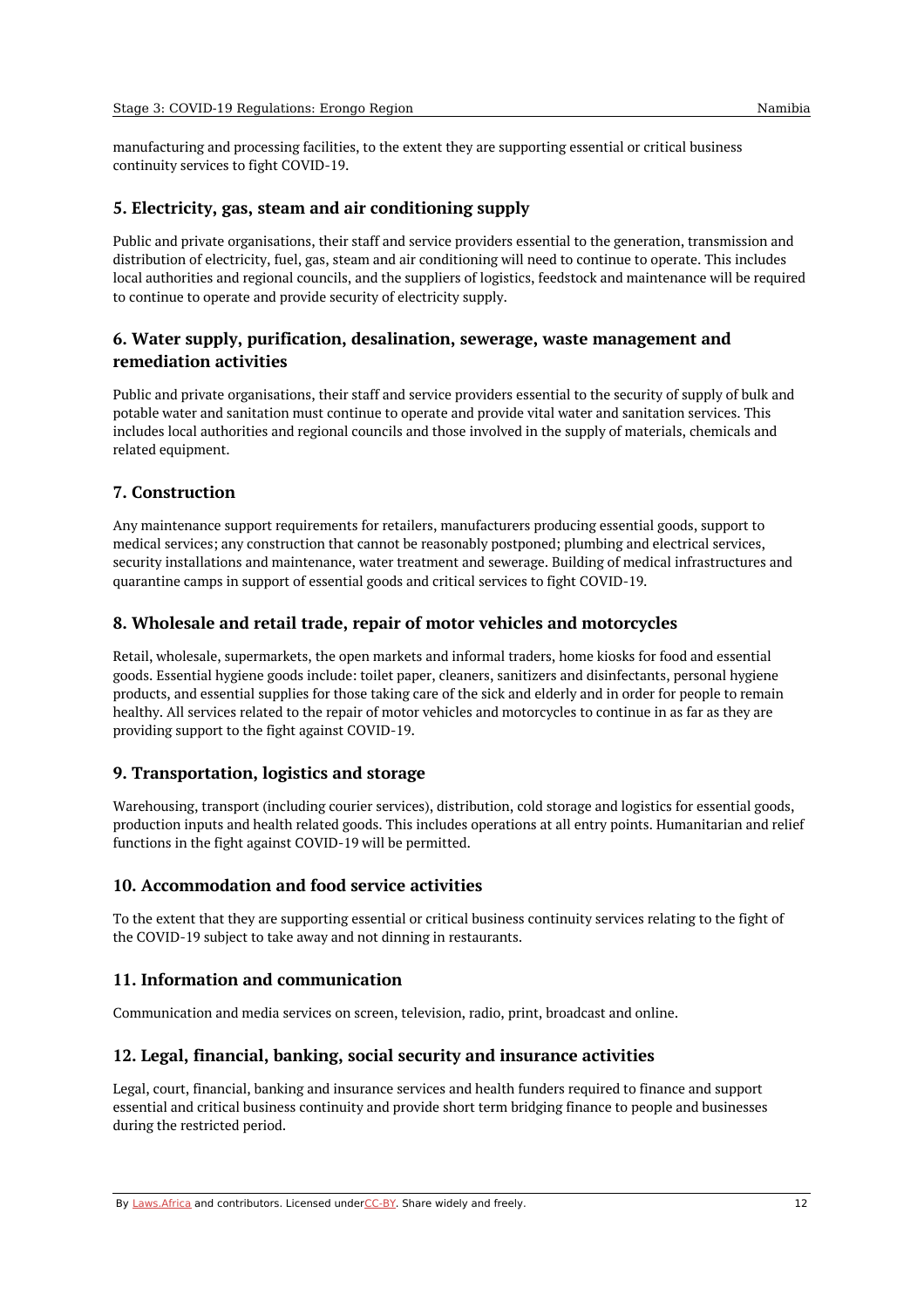#### <span id="page-12-0"></span>**13. Professional, scientific and technical activities**

Professional, scientific and technical services, to the extent that they are providing support in the COVID-19 response, essential and critical services.

#### <span id="page-12-1"></span>**14. Support service activities**

Private services to the extent that they are providing support in the COVID-19 response, essential and critical business continuity services.

#### <span id="page-12-2"></span>**15. Public administration, defense, safety and security**

Public Office Bearers, personnel and functionaries at national, regional and local levels to the extent that they are providing support in the COVID-19 response, essential and critical business continuity services. Safety and security services protecting people and property.

#### <span id="page-12-3"></span>**16. Human health and social work activities**

All centers providing life and health services; energy, food and water supply, social, transactional, communications, law and order and international critical business continuity services. Care services relating to the sick, frail, children, or other vulnerable persons, in a home or homestead; and care facilities for children of critical service workers.

#### <span id="page-12-4"></span>**17. Information communications technology**

<span id="page-12-5"></span>Data centers, fiber optic infrastructure, towers and antennae will need to operate at high efficiency to ensure connectivity remains stable.

#### **Annexure B**

#### **Essential goods**

#### *(Regulation 1)*

#### <span id="page-12-7"></span><span id="page-12-6"></span>1. Food:

- (a) any food product, including water and non-alcoholic beverages;
- (b) animal food; and
- $(c)$ chemicals, packaging and ancillary products used in the production of any food product.
- 2. Cleaning and hygiene products:
	- (a) toilet paper, sanitary pads, sanitary tampons;
	- (b) hand sanitiser, disinfectants, soap, alcohol for industrial use, household cleaning products, and personal protective equipment;
	- (c) chemicals, packaging and ancillary products used in the production or preservation of any of the above;
	- (d) products for the care of children;
	- (e) personal care including but not limited to, body and face washes, roll-ons, deodorants, toothpaste and any other products ordinarily used for hygiene purposes.
- 3. Medical:
	- (a) medical and hospital supplies, equipment and personal protective equipment;